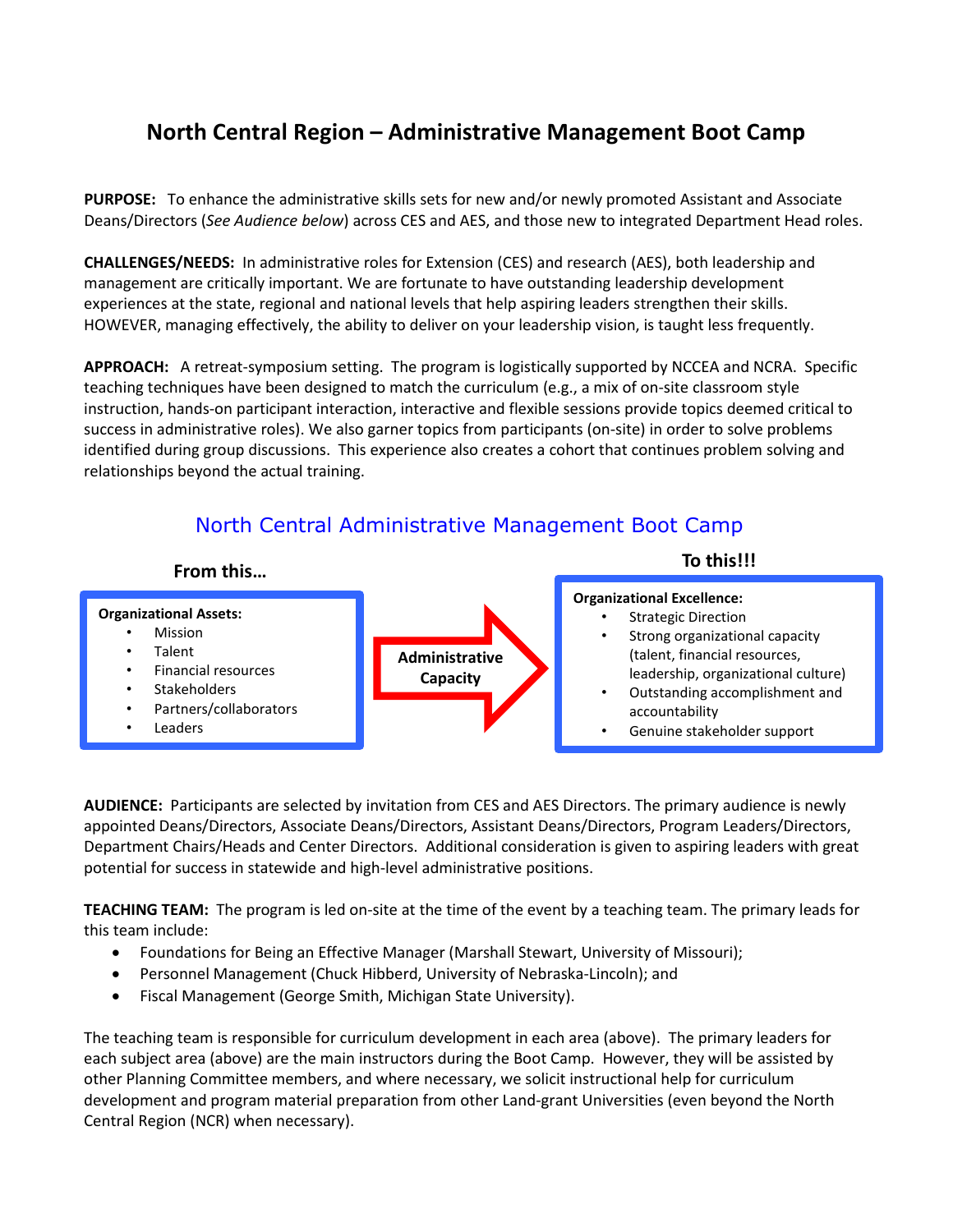#### **PLANNING COMMITTEE:**

Tala Awada (University of Nebraska, Marty Draper (Kansas State University) Chris Hamilton (NCRA) Chuck Hibberd (University of Nebraska) Jeff Jacobsen (NCRA) Jeff King (The Ohio State University) Ruth MacDonald (Iowa State University)

Ernie Minton (Kansas State University) Robin Shepard NCCEA) Steve Slack (The Ohio State University) George Smith (Michigan State University) Marshall Stewart (University of Missouri) Quentin Tyler (Michigan State University)

**EXPECTED COSTS:** Participant travel is expected to be covered by their institution. The registration fee covers event/meeting logistics.

**TARGET DATES/LOCATIONS:** The NCR Administrative Boot Camp occurs in mid-to-late June. It currently spans approximately 16 hours of on-site instruction (the actual Boot Camp event), which is offered across three days, beginning at noon on the first day and concluding at noon on the third day.

### **Boot Camp – Outline**

### **Pre-Boot Camp (Webinar and advance communications)**

*General Description:* Prior to the Boot Camp, participants will be asked to take part in 1-2 pre-event session (conference calls and/or webinars). The pre-work for the Boot Camp will include answering questions about the purpose of the training program and to provide general content that participants may find useful before attending the actual event. Initial readings and self-assessments will be introduced as part of these pre-events.

Pre-Event Goals: These early session(s) are used to welcome participants, explain the goals for the Boot Camp, and help attendees establish their own expectations/goals for their participation.

#### **Key Topical Sections of The On-site Program:**

#### **An Overview of the Boot Camp**

*General Description:* This will explain the goal for the overall training session. It is important for participants to have a general road map of what will happen in the following segments of the Boot Camp, why this training is offered in this context and how the topics within the sections fit together.

*Section Goal:* The Boot Camp starts with a welcome, overview, and encouragement to be active learners/participants. All sections (described below) will engage participants in meaningful and productive dialogue.

#### **Section I: Foundations for Being an Effective Manager**

*General Description:* These topics are foundational to strong managers and effective leaders. The elements of this section of the Boot Camp suggest philosophies and guiding principles for both management and leadership. It is very important that this initial section also establish an atmosphere that engages participants early, and keeps them engaged throughout the Boot Camp.

*Section Goal:* A self-assessment on one's own management skills and an understanding of what one can do to enhance those skills.